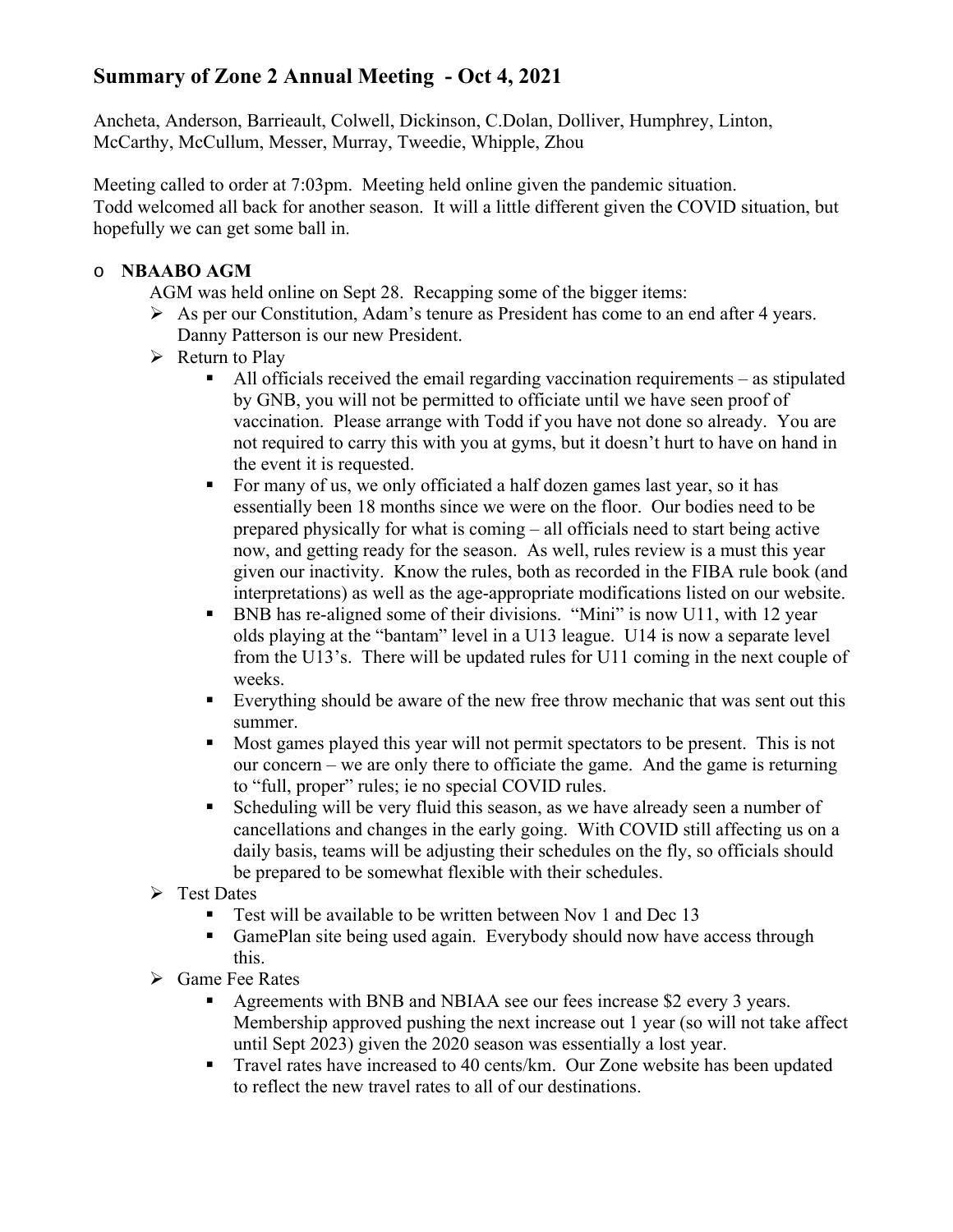### o **Zone Finances**

Bank Statement and Zone Fund were provided (see attached). Adam went through the numbers.

### o **Officiating Recruitment**

We are down about 10 officials from where we were 2 years ago, and some of these officials carried a "large number of assignments". We are going to need to bring in new officials this year. If you have any basketball contacts that you think might be interested, have them contact Todd or Adam.

New officials meeting is scheduled (online) for Tuesday, Oct 12. Adam will email meeting details to those that express interest in starting down this path.

#### o **Clinics**

As mentioned earlier, rules review is going to be extremely important this year. We are once again going to offer our clinics online. Todd, Adam, Kyle, Matt W, Matt T, and Dan W getting together Thursday evening to discuss a format for this year's clinics. Schedule is as follows:

Tue, Oct 19 @ 8pm

Tue, Oct 26 @ 8pm

Tue, Nov  $2 \omega$  8pm

Also, all officials are \*highly encouraged\* to register for a couple of upcoming (free) CBOC sessions. CBOC has put on a number of excellent sessions, and both of these should held prepare for the upcoming season:

Wed, Oct 6  $\omega$  8pm – Making the 3<sup>rd</sup> Team the Best Team Wed, Oct 20  $\omega$  8pm – Dead Ball Officiating

## o **Clothing Order**

It's been quite some time since we wore our uniforms, so be certain to try everything on now to determine if you need anything new. Adam plans to put in an order sometime next week. CBOC has not yet determined what our new warm-up jackets are going to be. The jackets offered recently are "venue jackets" – to be worn when entering the facility, but not on the court. Very nice spring/fall jacket if anybody is looking for one.

#### o **New/Other Business**

No New/Other Business was brought up by anybody.

Adam updated everybody that the local Middle Schools are moving their schedules from the Jan/Feb timeframe into the Nov/Dec window. This will cause

## o **Zone Accomplishments/Acknowledgements**

- o Todd Messer -- 35 Year Service plaque
- o Matt Tweedie -- 25 Year Service plaque
- o Terry Dolan and Dan Wilton have hit the 20 year mark.

### o **Elections**

The meeting was turned over to Matt Tweedie to chair the election process. Matt had put out a call for names for Zone Rep and Assignor prior to the meeting. Todd's and Adam's names, respectively, had been submitted.

No other nominations were put forth for Zone Rep. Todd Messer named Zone Rep by acclamation.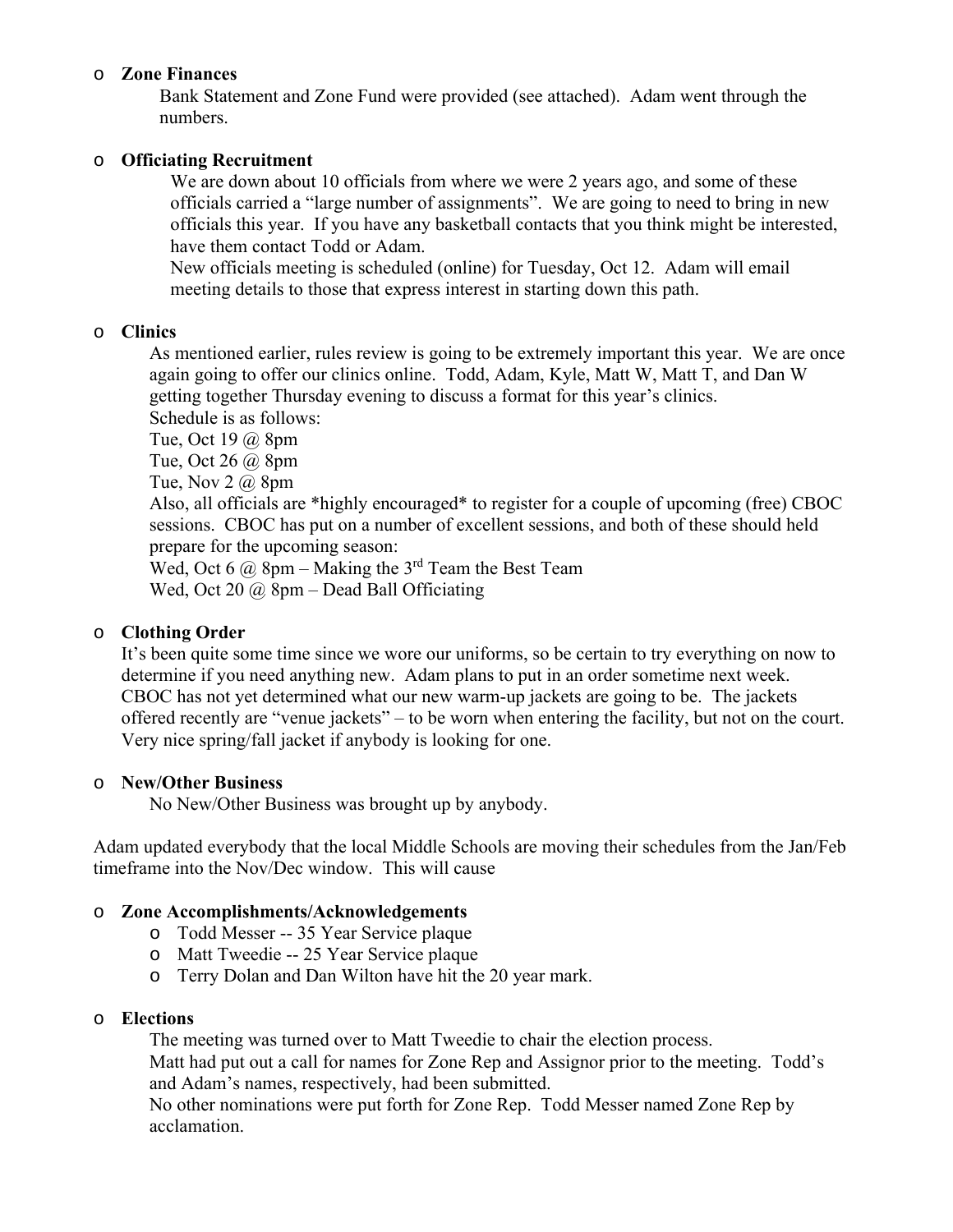No other nominations were put forth for Assignor. Adam Humphrey was named Zone Assignor by acclamation.

Marc Colwell asked how travelling was to take place this year. Adam updated everybody that we have returned to pre-pandemic travel – ie, the officiating crew is to take a single car to any travel games as there will only be a single travel fee paid. If officials wish to travel to games on their own, then the assigned officials will need to work out how they wish the single travel to be handled.

Todd thanked everybody for joining us online for the meeting. Moved by Al Barrieault to adjourn the meeting.

Meeting adjourned at 7:45pm.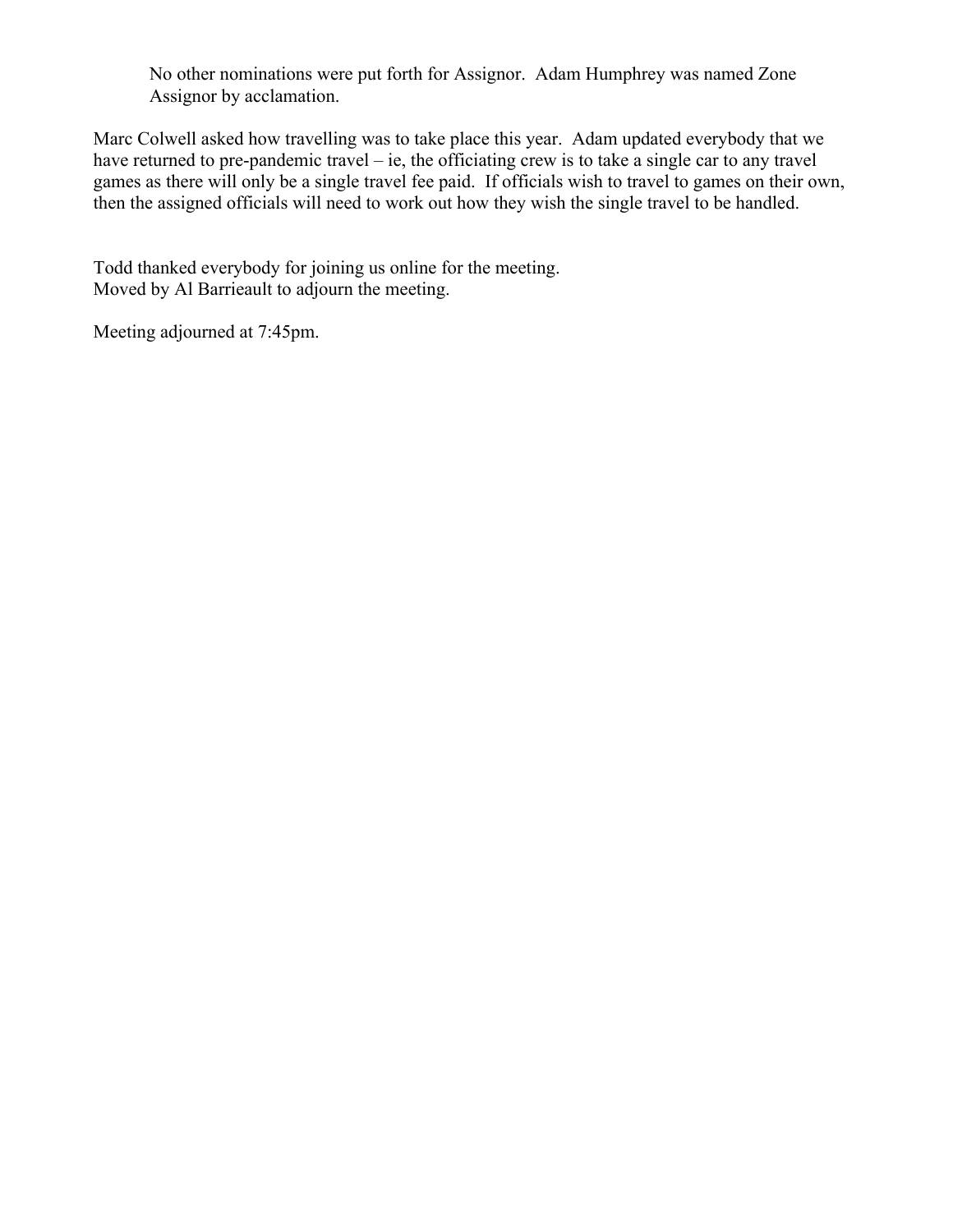# NBAABO ‐ Zone 2 **Bank Statement**

| <b>YEAR ENDING</b> |                             |     | August 31, 2021 |    |             |    | August 31, 2020 |    | August 31, 2019 |    |              |              |            |
|--------------------|-----------------------------|-----|-----------------|----|-------------|----|-----------------|----|-----------------|----|--------------|--------------|------------|
| <b>REVENUE</b>     |                             |     |                 |    |             |    |                 |    |                 |    |              |              |            |
|                    | <b>Prior Year Game Fees</b> |     |                 | \$ | 0.00        |    |                 | \$ | 623.00          |    |              |              |            |
|                    | Zone 2 Game & travel Fees   |     |                 |    | 12,945.00   |    |                 |    | 116,446.00      |    |              | \$           | 135.763.00 |
|                    | ACAA game & travel fees     |     |                 |    | 5,082.00    |    |                 |    | 29,870.00       |    |              |              | 32,804.00  |
|                    | Game Fee Admin Chgs         |     |                 |    | 40.00       |    |                 |    | 1,480.00        |    |              |              | 1,500.00   |
|                    | <b>Provincial Dues</b>      |     |                 |    | 0.00        |    |                 |    | 0.00            |    |              |              | 0.00       |
|                    | Miscellaneous               |     |                 |    | 0.00        |    |                 |    | 10.00           |    |              |              | 0.00       |
|                    | <b>TOTALS</b>               |     |                 |    | \$18,067.00 |    |                 |    | \$148,429.00    |    |              | \$170,067.00 |            |
|                    |                             |     |                 |    |             |    |                 |    |                 |    |              |              |            |
| <b>EXPENSES</b>    |                             |     |                 |    |             |    |                 |    |                 |    |              |              |            |
|                    | Zone 2 Game Fee Payments    |     |                 |    |             |    |                 |    |                 |    |              |              |            |
|                    | Game Fees & Travel          | \$  | 9799.00         |    |             |    | \$103,205.50    |    |                 |    | \$118,736.50 |              |            |
|                    | Uncashed fees               | \$  | 185.00          |    |             |    | 118.00          |    |                 | S. | 1,276.50     |              |            |
|                    | Clothing                    | \$. | 7.00            |    |             | S  | 1,256.00        |    |                 | S  | 1,353.00     |              |            |
|                    | <b>Provincial Dues</b>      |     | 1,560.00        |    |             |    | 3,730.00        |    |                 |    | 3,285.00     |              |            |
|                    | <b>Assigning Fees</b>       |     | 616.00          |    |             | s  | 7,627.00        |    |                 |    | 9,042.00     |              |            |
|                    | Zone Fund                   |     | 60.00           |    |             | \$ | 900.00          |    |                 | \$ | 1,250.00     |              |            |
|                    | Refunds to School           | Ś.  | 0.00            | \$ | 12,227.00   | Ś. | 205.00          | \$ | 117,041.50 \$   |    | 1454.00      | \$           | 136,396.50 |
|                    | ACAA game & travel fees     |     |                 |    | 5,082.00    |    |                 |    | 29,870.00       |    |              | \$           | 32,370.00  |
|                    | Provincial/Zone Dues        |     |                 |    | 0.00        |    |                 |    | 0.00            |    |              | \$           | 30.00      |
|                    | Bank & Admin Fees           |     |                 |    | 381.91      |    |                 |    | 951.03          |    |              | \$           | 1,457.07   |
|                    | Postage                     |     |                 |    | (33.00)     |    |                 |    | 193.49          |    |              |              |            |
|                    | <b>TOTALS</b>               |     |                 | \$ | 17,657.91   |    |                 | \$ | 148,056.02      |    |              | \$.          | 170,794.48 |
| <b>NET BALANCE</b> |                             |     |                 | \$ | 409.09      |    |                 | \$ | 372.98          |    |              | \$           | 47.22      |
|                    |                             |     |                 |    |             |    |                 |    |                 |    |              |              |            |

## **Current Game Fee/Administrative Balance**

 **\$ 521.57**